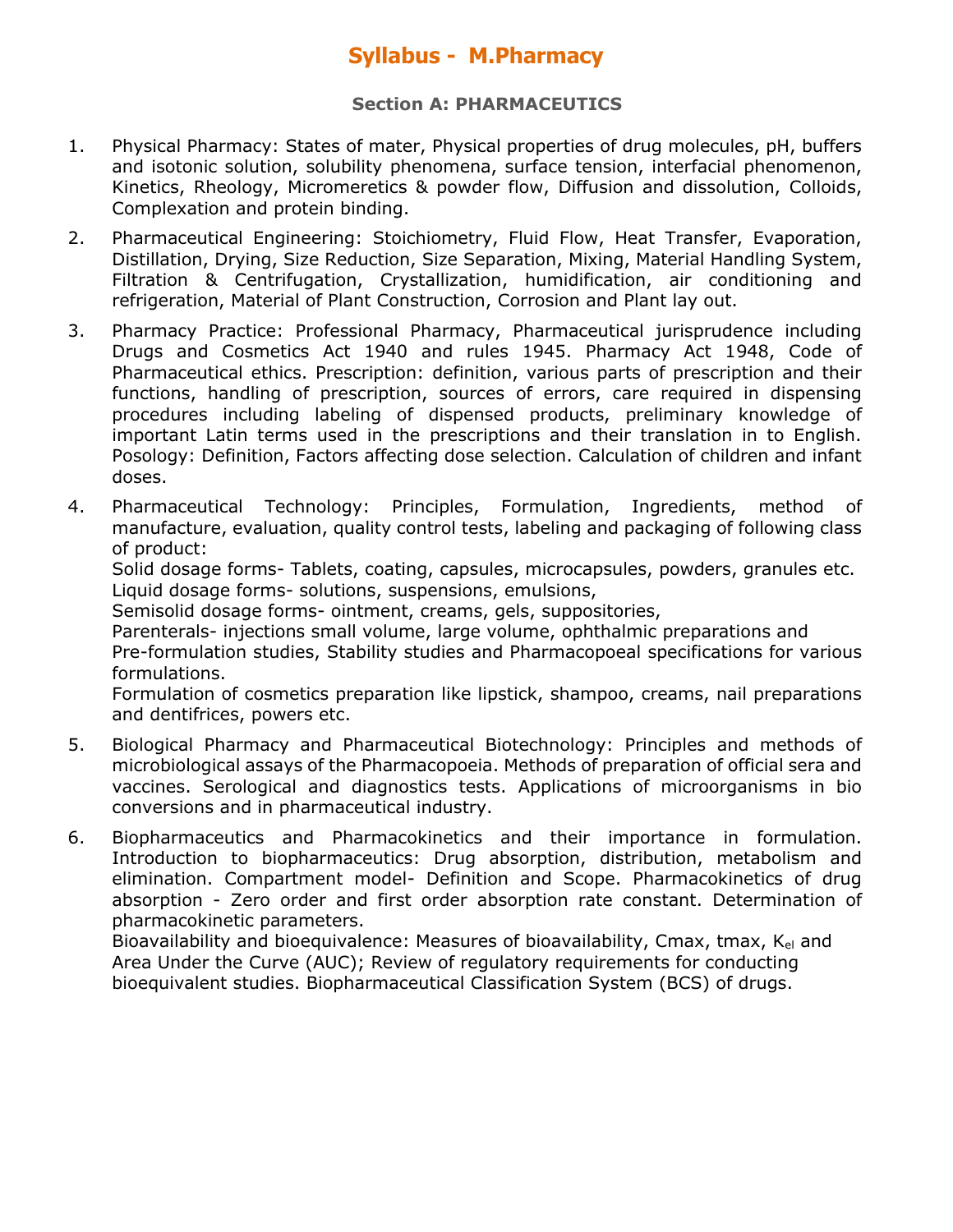### **Section B: PHARMACEUTICAL ANALYSIS AND QUALITY ASSURANCE**

1. Fundamental of pharmaceutical analysis, Theoretical consideration and application in drug analysis and quality control.

Acid base titrations: Acid base concepts, ionization, law of mass action, common ion effect, ionic product of water, pH, hydrolysis of salts, Henderson- Hasselbach equation, buffer solutions, neutralization curves, acid-base indicators, theory of indicators, choice of indicators, mixed indicators, polyprotic systems, polyamine and amino acid systems, amino acid titrations.

Oxidation- Reduction titrations: Concepts of oxidation and reduction, theory, redox indicators, oxidation-reduction curves, iodometry, Precipitation titrations: Principles, procedures of Precipitation reactions.

Complexometric titrations: Complexing agents used as titrants, indicators, types of complexometric titrations, masking and demasking;

Non-aqueous titrations: Acidic and basic drugs, solvents used, indicators

Gravimetry: Precipitation techniques, colloidal state, supersaturation, co-precipitation, post- precipitation, digestion, washing of the precipitate, thermogravimetric curves.

Miscellaneous Methods of Analysis: Diazotization titrations, Kjeldahl method of nitrogen estimation, Karl-Fischer aquametry, oxygen flask combustion method, gasometry.

Potentiometry: Electric potential, electrochemical cell, reference electrodes, indicator electrodes, measurement of potential and pH, construction and working of electrodes, potentiometric titrations, method of deduction of end-point.

Conductometry: Conductance, conductivity cell, conductometric titrations, applications. Polarography: Instrumentation, DME, residual current, diffusion current and limiting current, polarographic wave, Ilkovic's equation, effect of oxygen on polarographic wave, polarographic maxima and suppressors, applications.

Amperometry: Introduction, types of electrodes used, reference and indicator electrode, instrumentation, titration procedure, advantages and disadvantages of amperometry over potentiometry, pharma applications.

- 2. Chromatographic methods of pharmaceutical analysis: Principles of separation, theory, instrumentation and applications of Column chromatography, Paper chromatography, Ion Exchange chromatography, TLC & HPTLC, HPLC and Gas chromatography.
- 3. Instrumental methods of pharmaceutical analysis:

Theoretical aspects, basic instrumentation, elements of interpretation of spectra, and applications (quantitative and qualitative) of Ultraviolet and Visible spectrophotometry, Fluorimetry, Infrared spectrophotometry, Nuclear Magnetic Resonance spectroscopy [proton technique only], Mass Spectrometry (EI & CI only), Flame Photometry, Atomic Absorption Spectroscopy, X-ray Diffraction Analysis, Thermal methods(TGA,DSC,DTA), Radioimmunoassay.

### 4. Quality assurance:

GLP, ISO 9000, TQM, Validation, quality audit, quality of equipment, validation of equipment and validation of analytical procedures.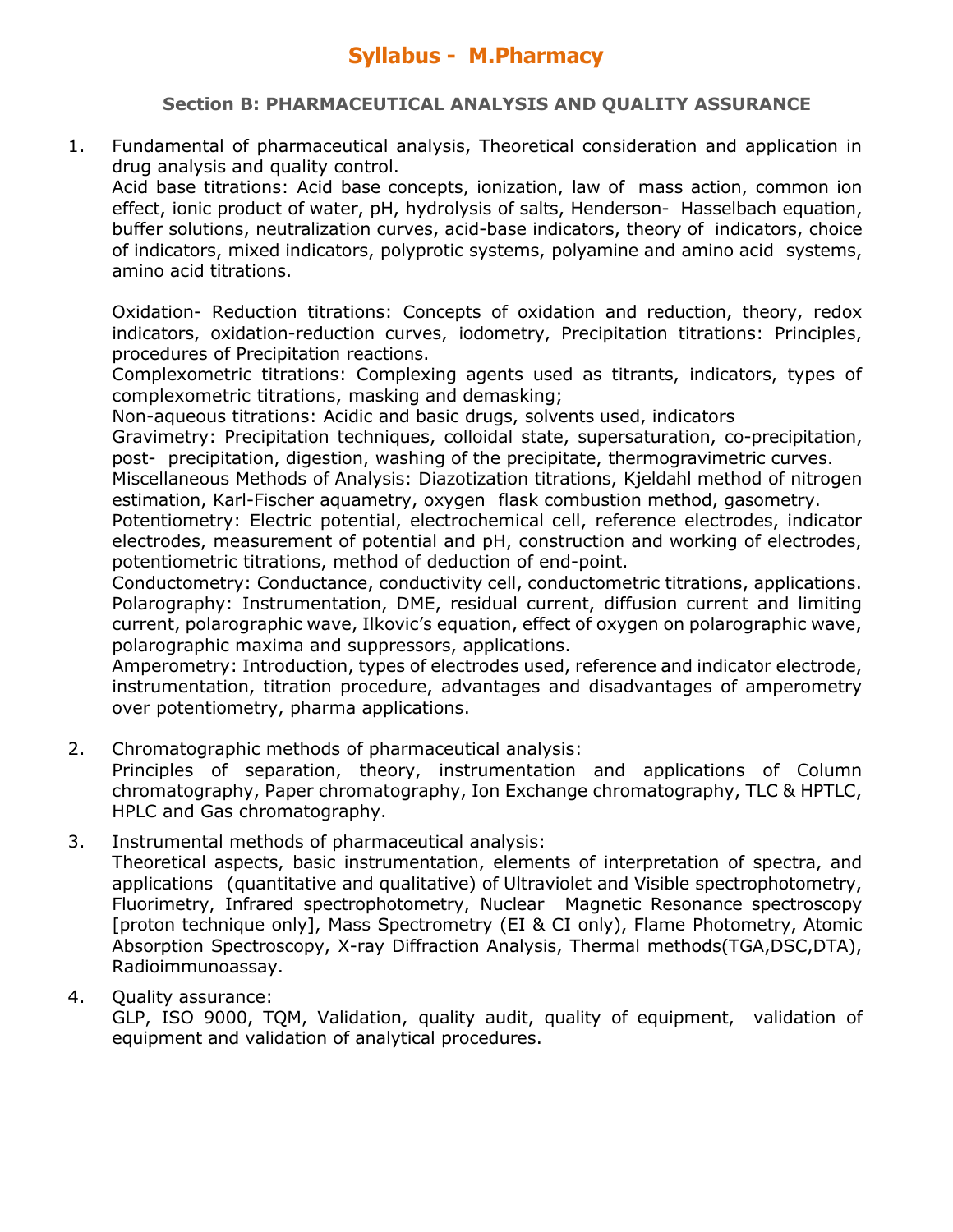#### **Section C: PHARMACOLOGY**

1. Pathophysiology of common diseases; Basic Principles of Cell Injury and Adaptations: Causes of Cellular injury, pathogenesis, morphology of cell injury, adaptations and cell death.

Basic Mechanisms involved in the process of inflammation and repair: Vascular and cellular events of acute inflammation, chemical mediators of inflammation, pathogenesis of chronic inflammation, brief outline of the process of repair. Immunopathophysiology: T and B cells, MHC proteins, antigen presenting cells, immune tolerance, pathogenesis of hypersensitivity reactions, autoimmune diseases, AIDS, Amyloidosis.

2. Fundamentals of general pharmacology:

Dosage forms and routes of administration, mechanism of action, combined effect of drugs, factors modifying drug action, tolerance and dependence; Pharmacogenetics; Principles of Basic and Clinical pharmacokinetics, absorption, Distribution, Metabolism and Excretion of drugs, Adverse Drug Reactions; Bioassay of Drugs and Biological Standardization; Discovery and development of new drugs, Bioavailability and bioequivalence studies;

- 3. Pharmacology of Peripheral Nervous System: Neurohumoral transmission (autonomic and somatic), Parasympathomimetics, Parasympatholytics, Sympathomimetics, Adrenergic receptor and neuron blocking agents, Ganglion stimulants and blocking agents, Neuromuscular blocking Agents, Local anesthetic Agents.
- 4. Pharmacology of Central Nervous System: Neurohumoral transmission in the C.N.S., General Anesthetics, Alcohols and disulfiram, Sedatives, Hypnotics, Anti-anxiety agents and Centrally acting muscle relaxants, Psychopharmacological agents (anti-psychotics), anti-maniacs, and hallucinogens, Antidepressants, Anti-epileptics drugs, Anti-Parkinsonian drugs, Analgesics, Antipyretics, Narcotic analgesics and antagonists, C.N.S. stimulants, Drug Addiction and Drug Abuse.
- 5. Pharmacology of Cardiovascular System:

Drugs used in the management of congestive cardiac failure, Antihypertensive drugs, Anti-anginal and Vasodilator drugs, including calcium channel blockers and beta adrenergic antagonists, Antiarrhythmic drugs, Anti-hyperlipedemic drugs, Drugs used in the therapy of shock.

- 6. Drugs Acting on the Hemopoietic System: Hematinics, Anticoagulants, Vitamin K and hemostatic agents, Fibrinolytic and antiplatelet drugs, Blood and plasma volume expanders.
- 7. Drugs acting on urinary system: Fluid and electrolyte balance, Diuretics. Anti diuretics.
- 8. Autacoids: Histamine, Antihistaminic drugs, 5-HT- its agonists and antagonists, Prostaglandins, thromboxanes and leukotrienes, Angiotensin, Bradykinin and Substance P and other vasoactive peptides.
- 9. Drugs Acting on the Respiratory System: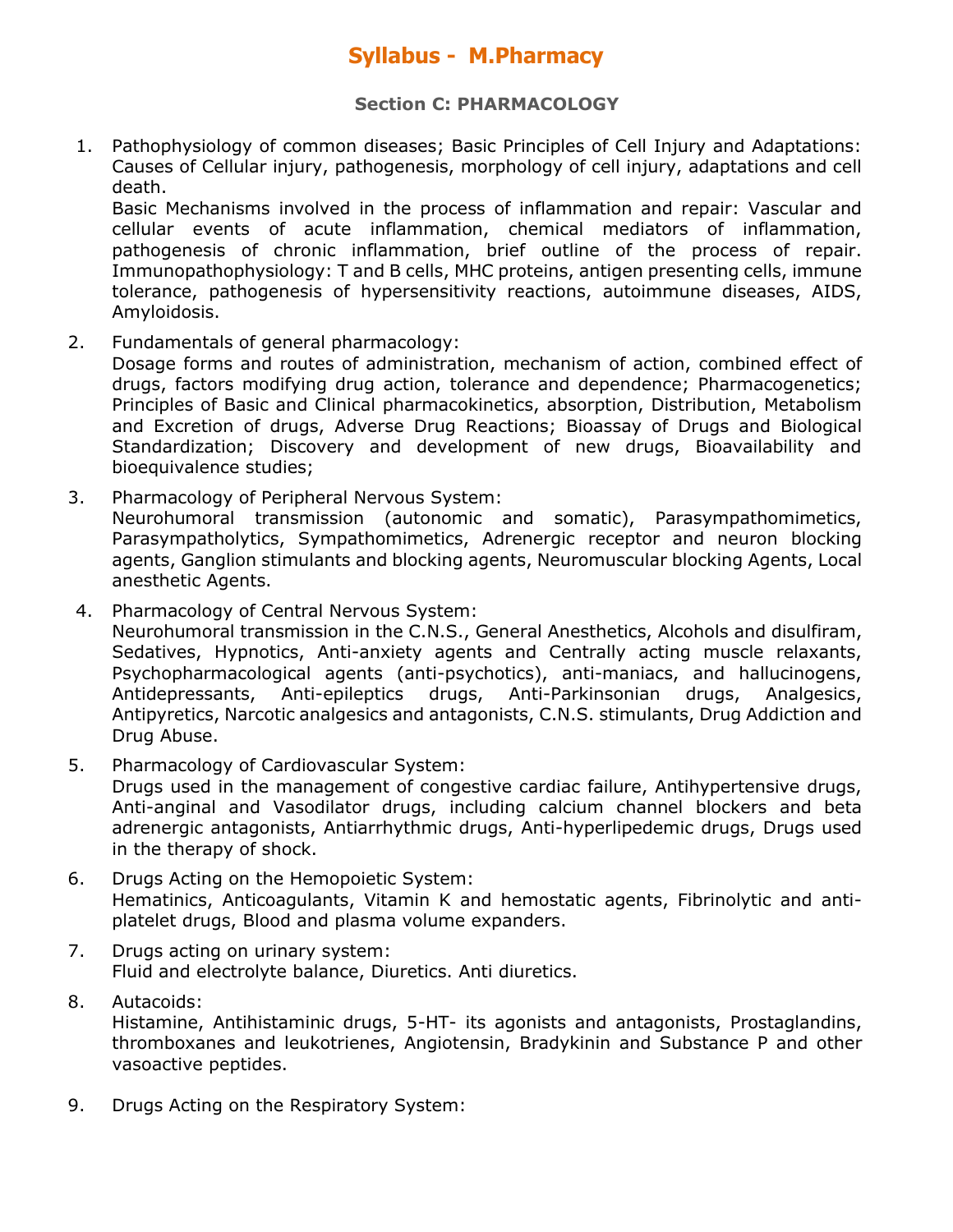Anti-asthmatic drugs including bronchodilators, Anti-tussives and expectorants, Respiratory stimulants.

- 10. Drugs acting on the Gastrointestinal Tract: Antacids, Anti-secretory and Anti-ulcer drugs, Laxatives and anti-diarrhoeal drugs, Appetite Stimulants and Suppressants, Emetics and anti-emetics, Miscellaneous: Carminatives, demulcents, protectives, adsorbents, astringents, digestants, enzymes and mucolytics.
- 11. Pharmacology of Endocrine System: Hypothalamic and pituitary hormones, Thyroid hormones and anti-thyroid drugs, parathormone, calcitonin and Vitamin D, Insulin, glucagons, incretins, oral hypoglycemic agents and insulin analogs, ACTH and corticosteroids, Androgens and anabolic steroids, Estrogens, progesterone and oral contraceptives, Drugs acting on the uterus.
- 12. Chemotherapy: General Principles of Chemotherapy, Bacterial resistance; Sulfonamides and cotrimoxazole, Antibiotics- Penicillins, Cephalosporins, Aminoglycosides, Chloramphenicol, Macrolides, Tetracyclines, Quinolones, fluoroquinolones and Miscellaneous antibiotics; Chemotherapy of tuberculosis, leprosy, fungal diseases, viral diseases, HIV and AIDS, urinary tract infections and sexually transmitted diseases, malaria, amoebiasis and other protozoal infections and Anthelmentics. Chemotherapy of malignancy and immunosuppressive agents.
- 13. Principles of Toxicology: Definition of poison, general principles of treatment of poisoning with particular reference to barbiturates, opioids, organophosphorous and atropine poisoning, Heavy metals and heavy metalantagonists.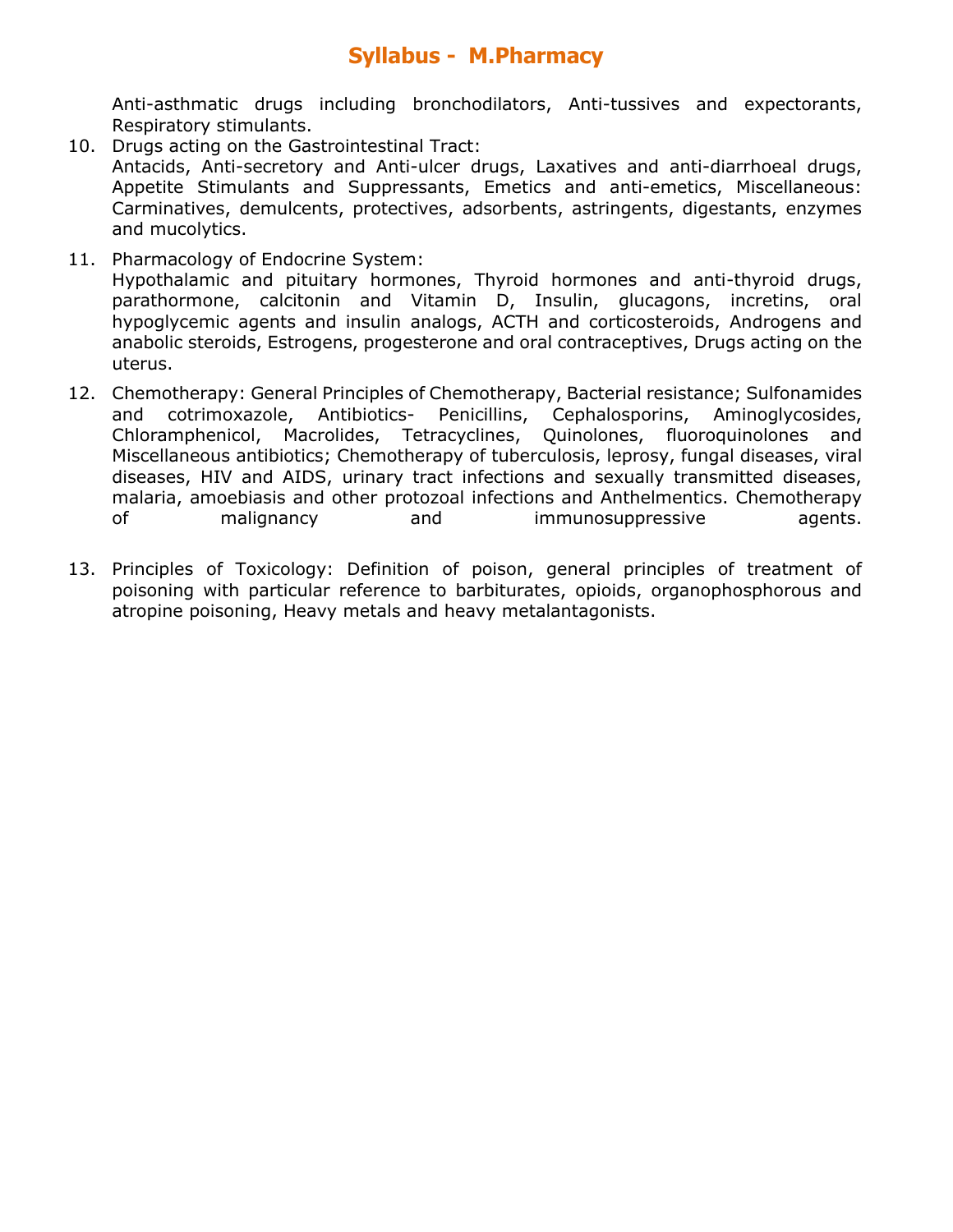#### **Section D: PHARMACEUTICAL CHEMISTRY**

- 1. Pharmaceutical inorganic chemistry: An outline of methods of preparation, uses, sources of impurities, tests for purity and identity, including limit tests for iron, arsenic, lead, heavy metals, chloride, sulphate Gastrointestinal Agents: Acidifying agents, Antacids, Protectives and Adsorbents, Cathartics; Topical Agents: Protectives, Astringents and Anti-infectives. Gases and Vapors: Oxygen, Anesthetics (inorganic) and Respiratory stimulants; Dental Products: Dentifrices, Anti-caries agents; Complexing and chelating agents used in therapy; Miscellaneous Agents: Sclerosing agents, Expectorants, Emetics, Inorganic poisons and antidotes. Pharmaceutical Aids Used in Pharmaceutical Industry: Anti-oxidants, Preservatives, Filter aids, Adsorbents, Diluents, Excipients, Suspending agents, Colorants; Acids, Bases and Buffers: Buffer equations and buffer capacity in general, buffers in pharmaceutical systems, preparation, stability, buffered isotonic solutions.
- 2. Pharmaceutical Organic Chemistry: Structure, nomenclature and Stereochemistry of drug molecules.
- 3. Medicinal Chemistry: Structure, nomenclature, classification, synthesis, SAR and metabolism of the following category of drugs, which are official in Indian Pharmacopoeia and British Pharmacopoeia. Hypnotics and sedatives, analgesics, NSAIDs, neuroleptics, antidepressants, anxiolytics, anticonvulsants, antihistaminics, local anaesthetics, cardio vascular drugs? Antianginal agents vasodilators, adrenergic & cholinergic drugs, cardiotonic agents, diuretics, antihypertensive drugs, hypoglycemic agents, antilipedmic agents, coagulants, anticoagulants, antiplatelet agents. Chemotherapeutic agents? Antibiotics, antibacterials, sulphadrugs. Antiproliozoal drugs, antiviral, antitubercular, antimalarial, anticancer, antiamoebic drugs. Diagnostic agents. Preparation and storage and uses of official radiopharmaceuticals, vitamins and hormones. Eicosonoids and their application. Introduction to drug design.
- 4. Biochemistry: Biochemical role of hormones, vitamins, enzymes, nucleic acids, bioenergetics. General principles of immunology. Immunological. Metabolism of carbohydrate, lipids, proteins. Methods to determine, kidney & liver function. Lipid profiles.
- 5. Pharmacognosy:
	- a. Systematic pharmacognostic study of the followings:

Carbohydrates and derived products: Agar, guar gum, acacia, Honey, Isabagol, pectin and Tragacanth.

Lipids: Bees wax, Castor oil, Codliver oil, Shark liver oil and Wool fat. Resins: Colophony, podophyllum, jalap, cannabis, capsicum, myrrh, asafoetida, balsam of Tolu, balsam of Peru, benzoin, turmeric, ginger.